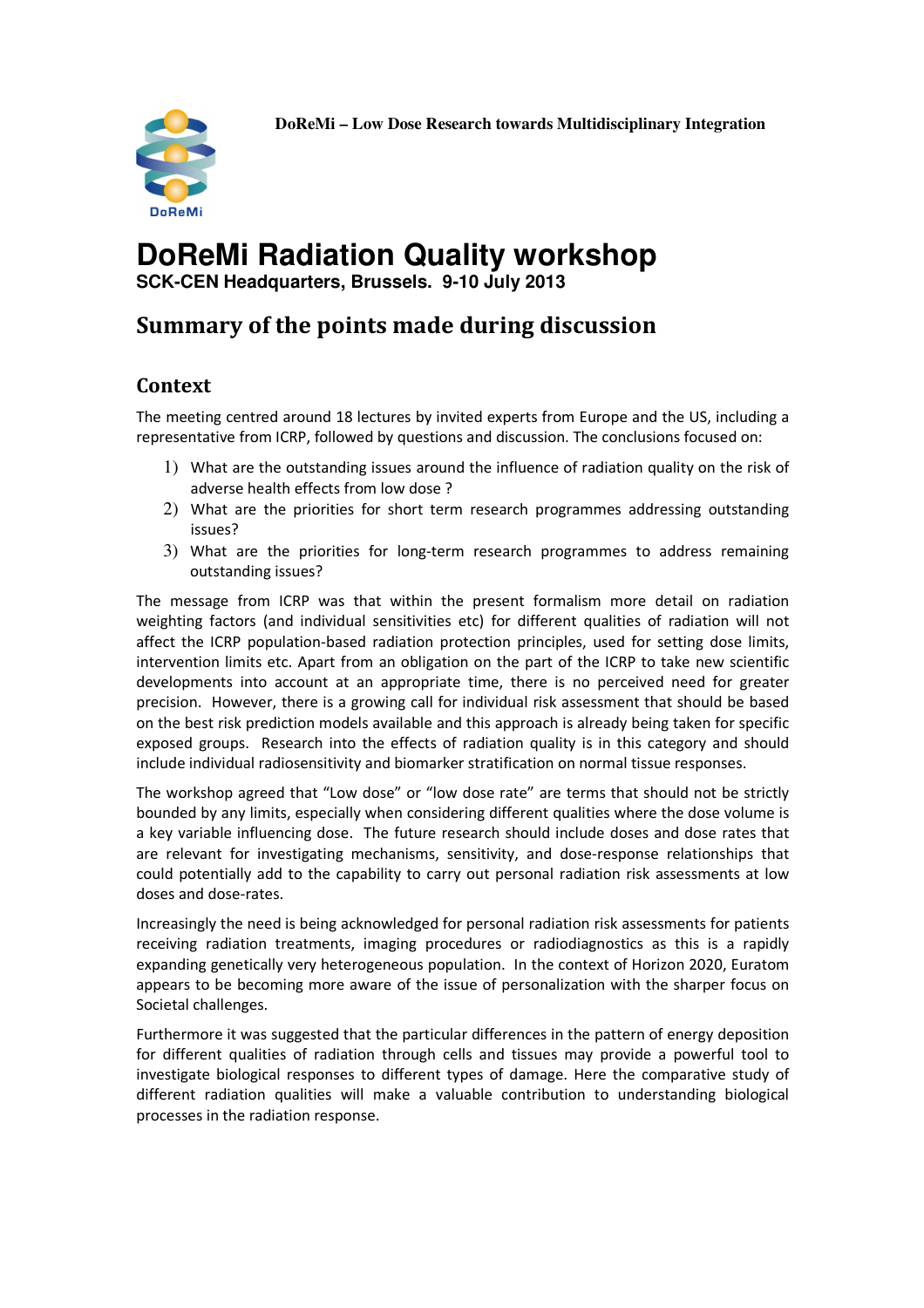

#### The need for directed research

There was extended discussion on the relevance of future investigations specifically focussing on the effects of radiation quality. There is a perception that the number of individuals in the public and in the work force exposed to radiation qualities other than low-LET radiation is small. The one case presented at the meeting where risk assessment in situations of very high LET radiation was critical (inter-planetary space travel) could not in any way justify an international research effort in addition to that undertaken by the various space agencies including the European Space agency. On the other hand, a better knowledge of radiation quality effects is important in medical applications such as breast cancer screening (possibly elevated RBE for low-energy X-rays), paediatric proton and other ion therapy (including scattered neutrons), and the increasing use of therapeutic internal alpha-particle emitters.. There are also on-going concerns about radon exposure which need to be addressed.

It was agreed that there was a critical need to formulate any research proposals in terms of a clear radiation protection question that would be addressed at the individual level.

#### Radiation quality as a cross-cutting issue

With the exception of one specific task in Workpackage 5 (WP5), it was clear from the presentations on DoReMi WP5 (Shape of the Dose-response curve), WP6 (Individual susceptibility) and 7 (non-cancer effects) that the majority of the research continues to exclusively use low LET radiation, and that any research tasks in DoReMi that incorporated more than one radiation quality were not the result of any concerted effort to study quality effects This suggests that radiation quality should have been treated as a stand-alone topic in itself (as was initially proposed by HLEG) with its own defined workplan and strategic leadership. (The same is probably true for the other two topics treated as "cross-cutting" in the DoReMi structure, but these were not the subject of this workshop.). The structure of 3 main topics and 3 cross-cutting topics in DoReMi has not been effective in addressing the issue of radiation quality. The investigation of mechanisms that respond differently to different radiation qualities (and therefore different spatiotemporal distributions of initial events) need to be investigated in their own right. They are also fundamental to our understanding of low doses where ultimately individual tracks of radiation need to be assessed.

#### Possible lines of research

It was agreed that any research leading to individual risk estimates taking account of radiation quality would need to have a direct "traceable" line to human data, and this essentially means molecular epidemiology on a suitable human cohort. So this will involve biomarkers which need to be defined.

At the other end of the timescale, since the difference in effect caused by different radiation qualities, is amongst others, the result of the clustering and correlation of initial events, modelling the physical interactions with all potential targets has a role to play. With increasing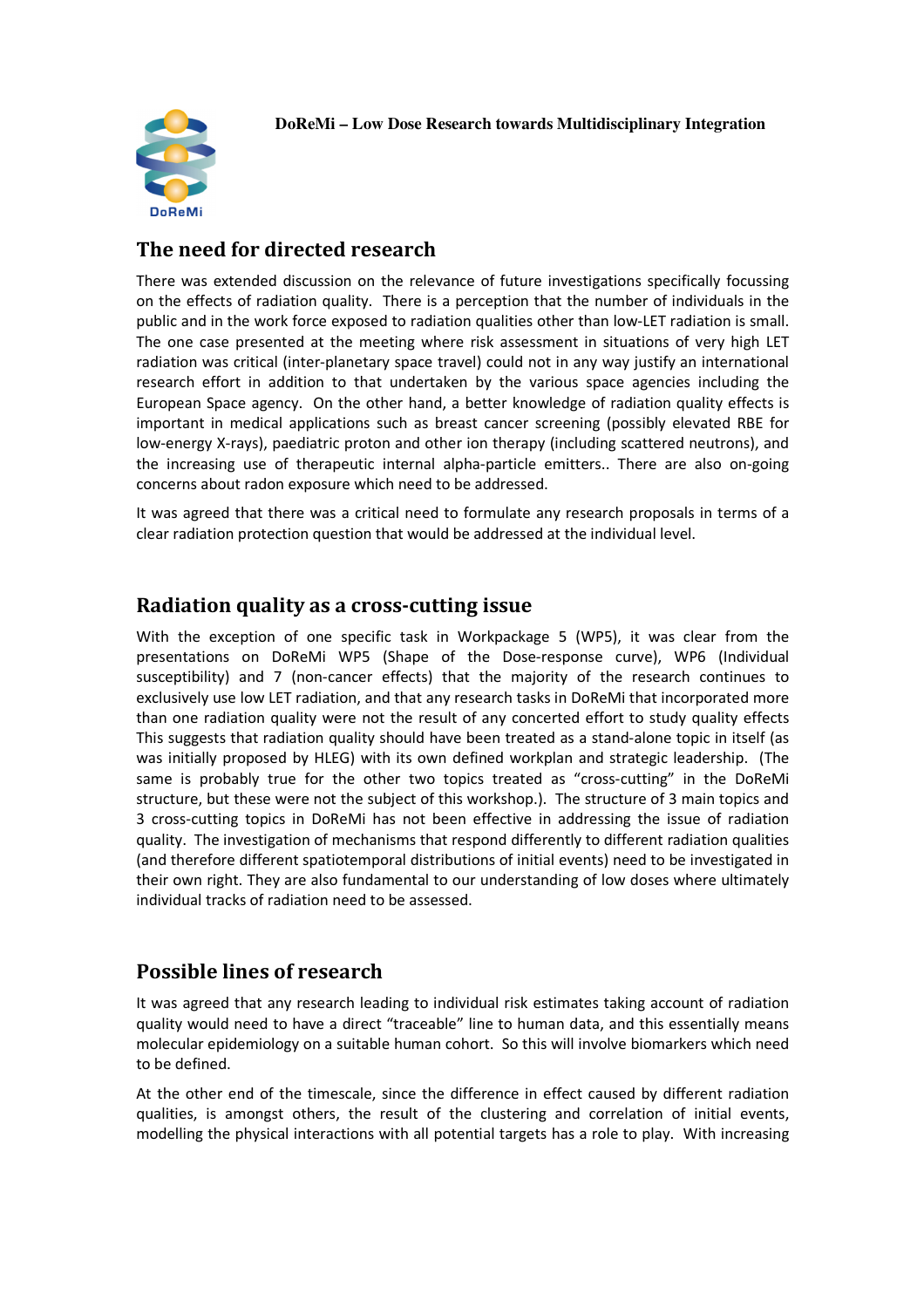#### **DoReMi – Low Dose Research towards Multidisciplinary Integration**



sophistication of the representation of the different targets, it will be possible to characterise the distribution of damage in all of the functional macromolecules, along with the distribution of damage across a cell and within tissue, and to attempt to relate this to biological response.

There is rapid development in the technology available to investigate biological response. Massively parallel sequencing of DNA and RNA "next generation sequencing" holds promise, as does high throughput proteomics and metabolomics. There seems to be a developing trend for biological processes to be seen to be more and more complex as the investigations get more sophisticated. The holy grail of the single biomarker that uniquely characterises a process seems more remote than ever. Nevertheless, it is hoped that systems biology may provide a possible answer. Nevertheless there was a need to build this approach by adopting the more biologically relevant but more complex 3D tissue and culture model systems, in particular those where stem cells and other progenitor populations are present.

Animal models seem to be an essential link in the chain in following the progression from initial biological insult and perturbation to disease, although caution must always be exerted when extrapolating results from mouse models to man. Rats do not offer a viable alternative as they are many times more expensive sand molecular manipulation / probes are sadly lacking. Other than diabetes models the rat has not proven to offer any superiority to mouse for biomedical research.

On a more global level, and taking account of previous comments about the need for clear justification of the research, any project needs to be presented as either an integrated pathway that will address a clear question, or at the very minimum be recognisable as an essential step in such a pathway. This will be just as important as the quality of the science in each subtask.

#### Impediments to research

The presentation on DoReMi WP4 (Infrastructures) made it clear that there is no shortage of infrastructure for doing experiments in a range of different qualities of radiation within Europe. However it was pointed out that very few of the facilities are being used effectively by DoReMi partners. One of the reasons, of course, is that there is not much radiation quality research being done compared with research outside of DoReMi. It was also made very clear that considerable difficulties arise in performing radiobiological experiments on cells or animals at an outside facility, particularly at a large distance or in another country, so improving accessibility to infrastructures is important. The other point raised in conjunction with research on animals is the high (and increasing) cost. Most of the research uses mice, which have limitations in extrapolation to humans, mainly because they are the cheapest and have extensive genetic manipulation possibilities.